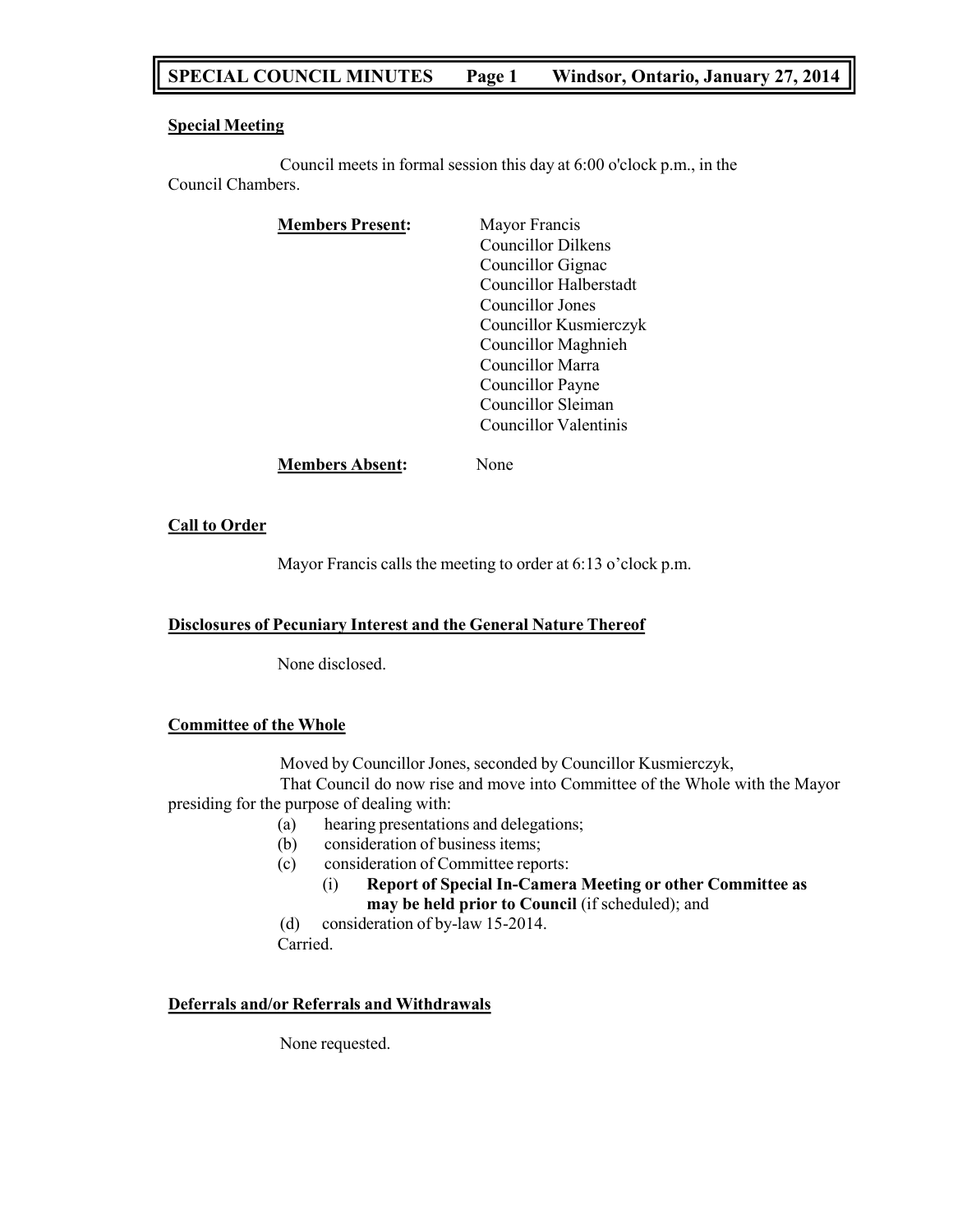# **SPECIAL COUNCIL MINUTES Page 2 Windsor, Ontario, January 27, 2014**

**Delegations**:

## **New City Hall Facility [new information]**

### **Howard Weeks, resident of Ward 4**

Howard Weeks, resident of Ward 4, appears before Council to provide comment on the proposed New City Hall facility, suggesting that this be deferred until the new term of Council begins, and concludes by raising concerns as to why deficiencies with the current building have not been addressed in accordance with a master plan, thus creating a situation whereby there would be needless spending of taxpayer dollars for a new structure.

#### **David Hanna, resident of Ward 1**

David Hanna, resident of Ward 1, appears before Council to provide comment on the proposed New City Hall facility, suggesting this is being rushed, and concludes by stating that at minimum, public meetings for citizen engagement take place and that part of the current building be incorporated in the new design.

**APM/9120 1**

(For final disposition of this matter see Clause **CR22/2014, CR23/2014 and CR24/2014 i**n Schedule A attached hereto.)

#### **By-laws**

|              | Moved by Councillor Jones, seconded by Councillor Kusmierczyk,<br>That the following By-law No. 15-2014 be introduced and read a first and                                          |
|--------------|-------------------------------------------------------------------------------------------------------------------------------------------------------------------------------------|
| second time: | By-law 15-2014 "A By-law to confirm the proceedings of the Council of the<br>Corporation of the City of Windsor at its meeting held on the<br>twenty-seventh day of January, 2014." |
|              | Carried.                                                                                                                                                                            |

Moved by Councillor Maghnieh, seconded by Councillor Marra,

That the Committee of the Whole does now rise and report to Council respecting the business items considered by the Committee:

- 1) business items listed on the Agenda (as amended)
- 2) by-law given first and second readings (as presented)
- Carried.

## **Third Reading of By-law**

Moved by Councillor Payne, seconded by Councillor Sleiman,

That By-Law 15-2014, having been read a first and second time be now read a third time and finally passed and that the Mayor and Clerk **BE AUTHORIZED** to sign and seal the same notwithstanding any contrary provision of the Council.

Carried.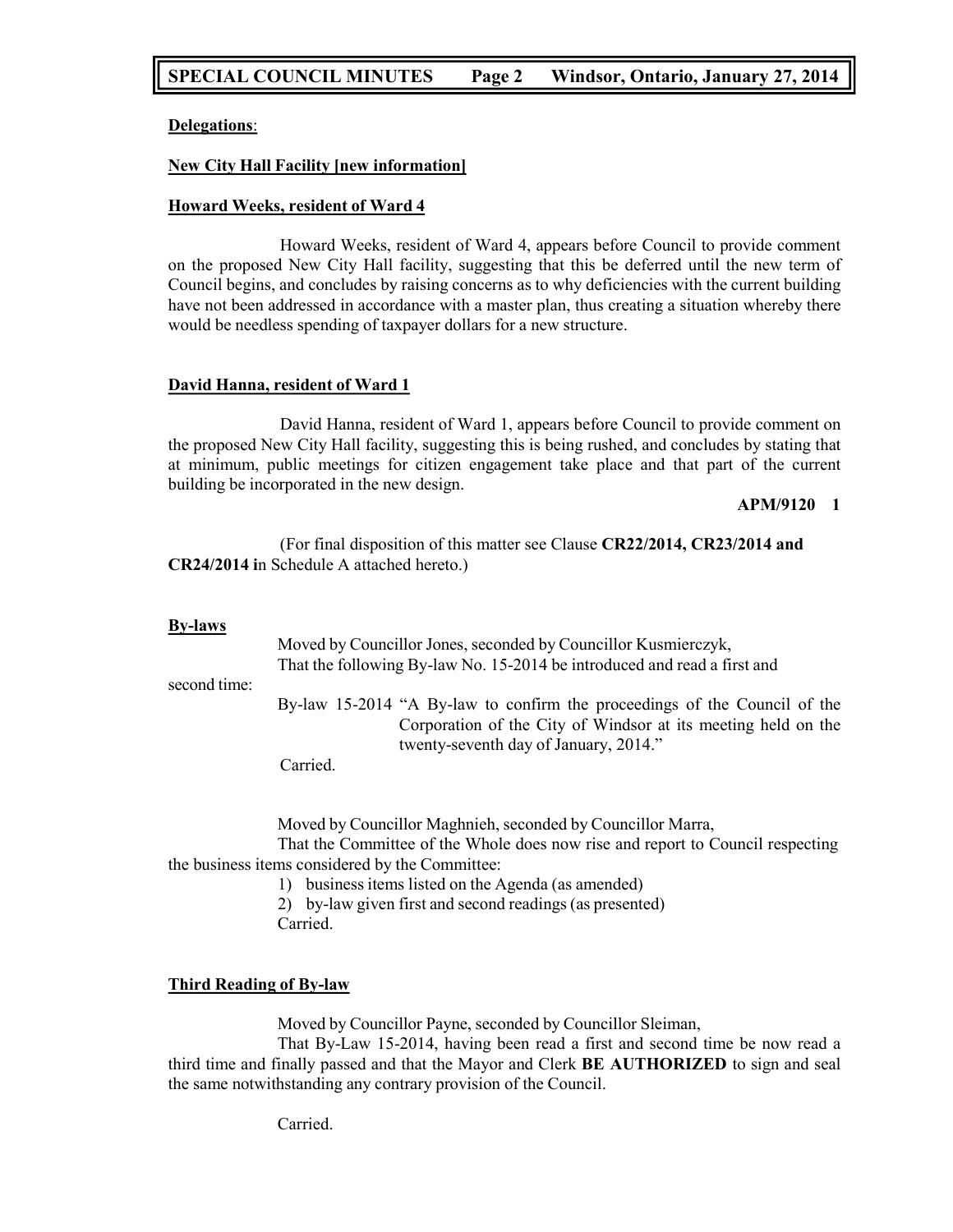# **SPECIAL COUNCIL MINUTES Page 3 Windsor, Ontario, January 27, 2014**

# **Adjournment**

Moved by Councillor Jones, seconded by Councillor Kusmierczyk, That this Council meeting stand adjourned until the next regular meeting of Council or at the call of the Mayor. Carried.

Accordingly, the meeting is adjourned at 8:17 o'clock p.m.

**MAYOR**

**CITY CLERK**

## **THIS IS A DRAFT COPY**

# **DEPUTY CITY CLERK/SENIOR MANAGER OF COUNCIL SERVICES**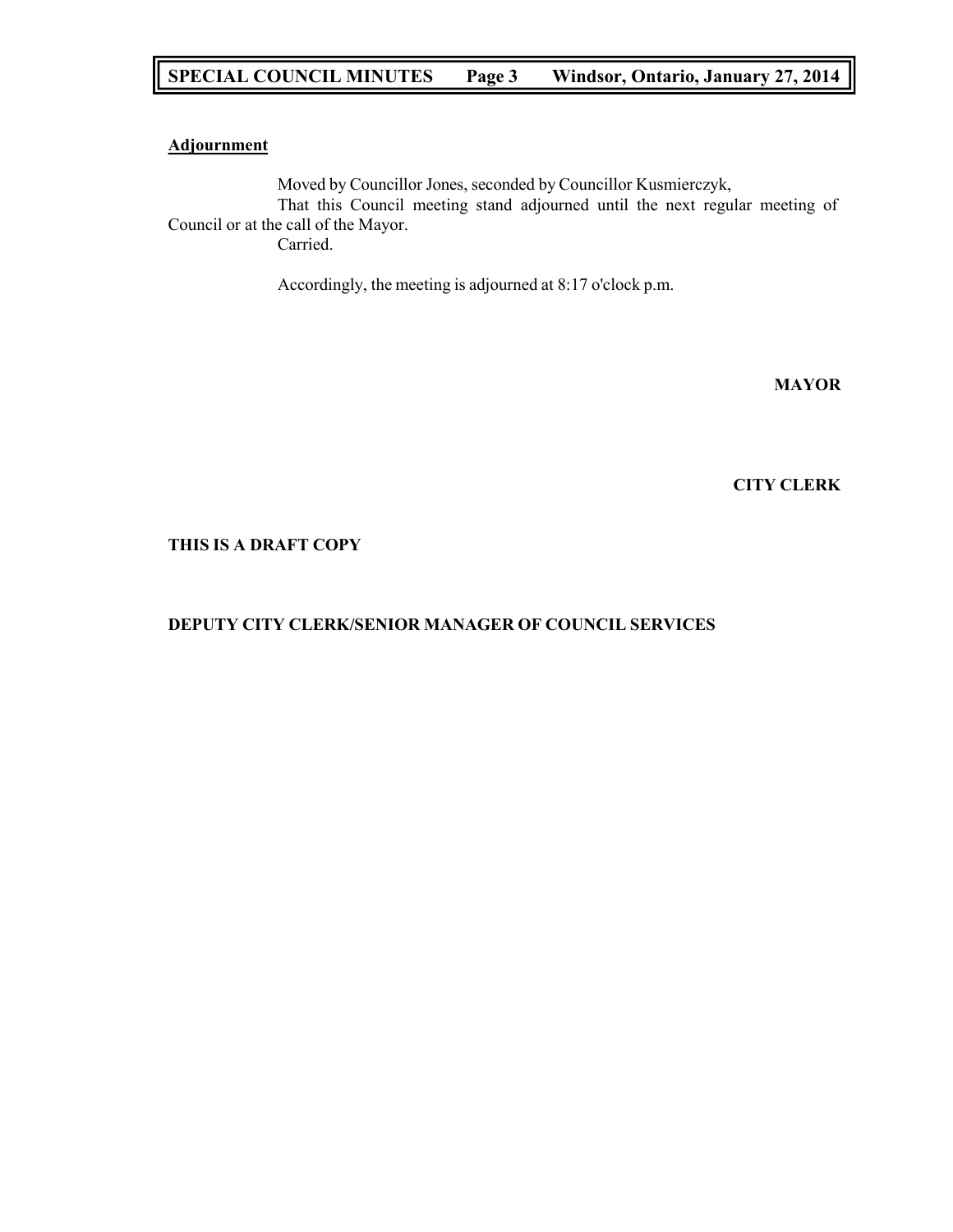Payne Jones

CR22/2014

I. That City Council **DIRECT** Administration to proceed with the construction of a new City Hall to accommodate CITY NEEDS using a DESIGN, BID and then BUILD process with milestone reports to City Council and subject to receipt of design approval from City Council, that Administration

**BE AUTHORIZED** to tender for the construction of the new City Hall;

- II. That Schedule A*[within original report] -Summary of The City Hall Occupancy Program* completed by NORR Limited on April 11, 2013 **BE CONFIRMED** as the planning basis for the CITY NEEDS in the new City Hall facility to be used in developing the purchasing specifications for the facility; and
- III. That \$34.75 million **BE CONFIRMED** as the overall budget for the construction of a new City Hall, funded from the following non-debt funding sources:
	- a. Previously approved placeholder of \$12 million (M95-2011) resulting from the ISF project surplus,
	- b. Previously approved Capital Project surplus funds totalling \$4.75 million approved in the 2013 Capital Budget Report, and
	- c. Previously approved \$18 million placeholder in the 2013 Capital Budget that will be funded from the 5 Year Capital Plan, and
- IV. That Administration **BE AUTHORIZED** to prepare and issue an RFP to retain a design team to complete a full design and prepare specifications for the construction tender of a new City Hall in compliance with the Purchasing Bylaw, and that the Chief Administrative Officer and City Clerk **BE AUTHORIZED** to sign an Agreement with the successful proponent, subject to approval in form to the City Solicitor, in financial content to the City Treasurer, and in technical content to the City Engineer; and
- V. That in accordance with the Official Plan (Policy 8.5.2.8 Energy Conservation) and the Environmental Master Plan, Administration **BE AUTHORIZED** to include a provision for a building certification standard equivalent to BOMA BEST Level 1, LEED EB or equivalent as a provisional item in the construction tender; and
- VI. That the results of the tender process **BE REPORTED** to City Council and subject to the results of the tender falling within the approved budget, that the Chief Administrative Officer and City Clerk **BE AUTHORIZED** to sign an agreement with the successful party for the construction of a new City Hall facility satisfactory in form to the City Solicitor, in financial content to the City Treasurer, and in technical content to the City Engineer; and
- VII. That Administration **BE AUTHORIZED** to proceed with a process for the decommissioning and demolition of the existing City Hall building including consultations with the Heritage Committee, and at the appropriate time and subject to the cost falling within budget and that the Chief Administrative Officer and City Clerk **BE AUTHORIZED** to sign an agreement to effect demolition satisfactory in technical content to the City Engineer, in form to the City Solicitor and in financial content to the City Treasurer; and